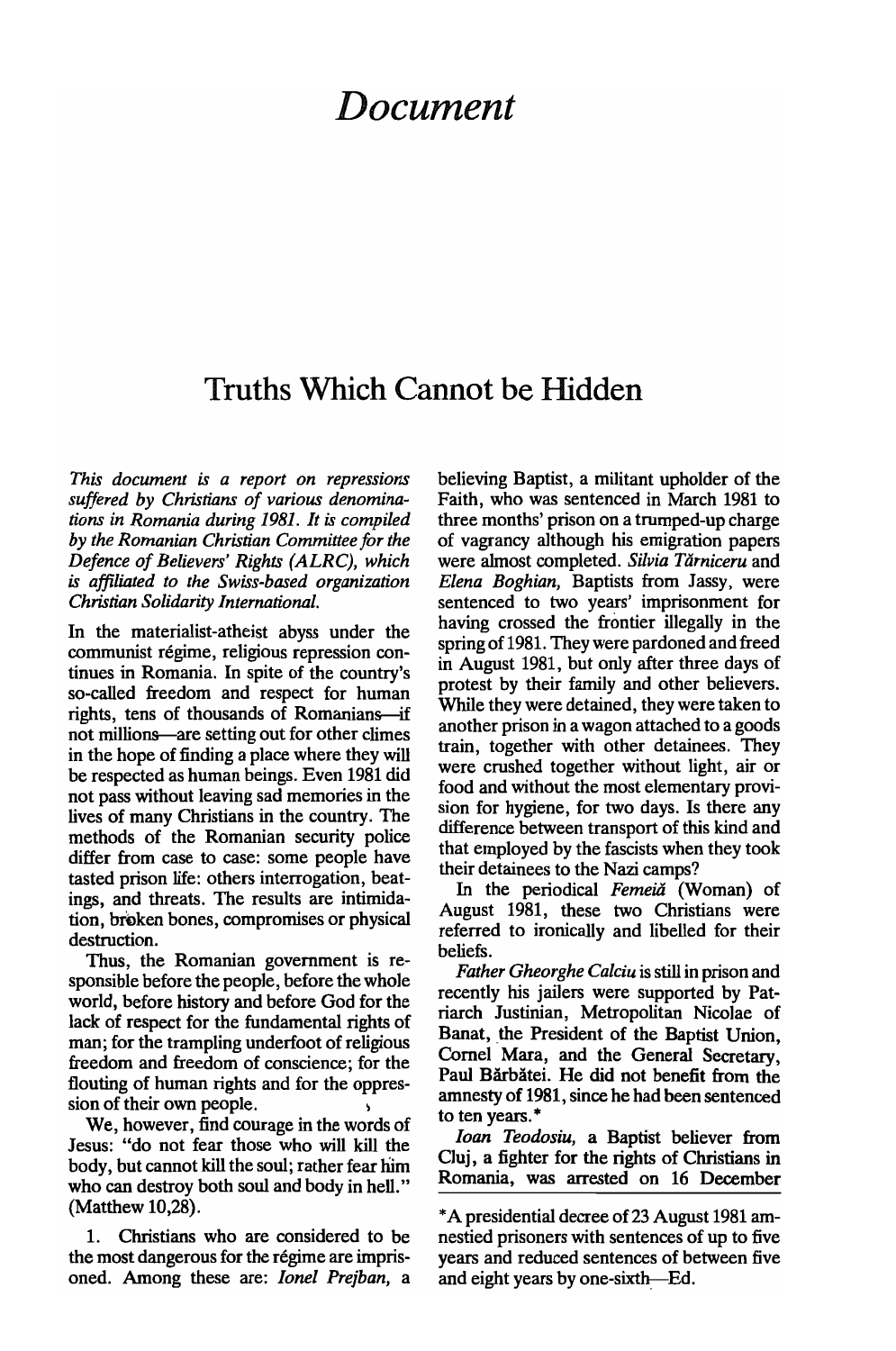1981. Though he had not been charged, he was held illegally until March 1982, when he was freed.

*loan Maier*, a believer from Bucharest, Strada Logofăt Tautu 17, sector 3, is a poet and prose-writer. Since 1975 he has collected Christian prose and poetry and edited the Christian literary review *Veghe* (Vigil).

On innumerable occasions he sought permission from the authorities to publish this review. Since 1973-74 no neo-Protestant prose or poetry has appeared in official religious publications.

Maier insistently sought permission to:

a. Print his review *Veghe* in a state enterprise, in a limited edition;

b. Print an inter-confessional anthology of poetry and prose;

c. Print poetry, Christian songs and prose in a volume by different authors, beginning with the poet Traian Dors;

d. Include Romanian Christian poems, songs and prose in a separate chapter in approved literary publications;

e. Exchange Christian prose, poetry and songs with any Christian denominations abroad.

All this led to his sentence of three months in prison on 12 June 1979 and again on 26 July 1981 to four months, according to Article 153 (of the Penal Code-Ed.). He was followed, questioned, searched and threatened because of his writings. On 27 July 1981, on the day of his last arrest, his home was searched and all material relating to religion was confiscatedthe only archive and complete collection of Christian literary creative work assembled with great difficulty over five years. The following were confiscated:

-170 typescripts of over 30 Romanian <sup>4</sup> poets and Christian writers

-340 copies of *Veghe* 

-30 photocopies of new religious songs

-100 cassettes

-all the materials used in typing and editing the review and its cover

- -two typewriters
- ---personal correspondence
- -all photographs
- -personal notes

Afterwards, he was questioned day and night in order to try to force him to reveal the names of all the Christians in the country who had subscribed to *Veghe*. The lawsuit was conducted without any members of the public present—only the judge and the clerk of the court-and in civilian clothes. He was not allowed to be defended--even after a hungerstrike. In prison he was forbidden to buy the strict necessities of life. After his eventual pardon, he never recovered any of his confiscated belongings-in defiance of his legal rights as stated in the amnesty. In the winter of 1981 he was again charged. This time he was accused under Article 3/1974, No. 90 of the Press Law, of "multiplication of material without legal permission", although Article 29 of this law permits such publications. His actual "crime" was, in fact, Christian culture and literature.

On 10 February 1982 Maier appeared in court again. Because of the great crowd of Christians who came to attend the hearing, a quarrel arose between two security officers, which broke up the hearing. These two officers brandished empty boxes and made such a noise that the judge was obliged to evacuate the hall, instead of ordering the two troublemakers out. Thus, loan Maier was judged in private and the sentence he was given legalized the confiscation of all his religious material.

The *Paul Dragu* family, Baptists from Târgu-Jiu, Str. 6 Martie, No. 5, telephone 929-13580, asked leave to emigrate because of religious persecution. Paul Dragu, the head of the family, was followed and repeatedly interrogated by the security police. Marcela Dragu, his daughter, was sacked from her job in a laboratory. Geta Dragu, another daughter, was persecuted at school. On 22 January 1982, following a hungerstrike which he undertook in the hope of resolving his case, Paul was judged without witnesses and given a sentence of six months, based on Article 153, although he had fulfilled all the formalities for emigration. His wife, Paulină Dragu, was imprisoned for four months for the same reason. She was later freed. On 23 January, Geta Dragu was arrested in the street and interrogated by the security police. Paul Dragu was badly beaten and maltreated while in prison in Târgu-Jiu.

Three people who visited the Dragu family when on hunger-strike in January 1982-Buşuloiu, Geamănu and Popescu-were arrested ·in the street in Tagu-Jiu and sentenced to six months in prison. Another person-Comel Tumaru-a family friend, was also arrested.

A new lawsuit is being prepared for Paul Dragu by the military tribunal, accusing him of anti-State activities. He could be sentenced to 8-15 years. On 21 March 1982, his wife Paulina Dragu was summoned again by the security police--ill though she was then--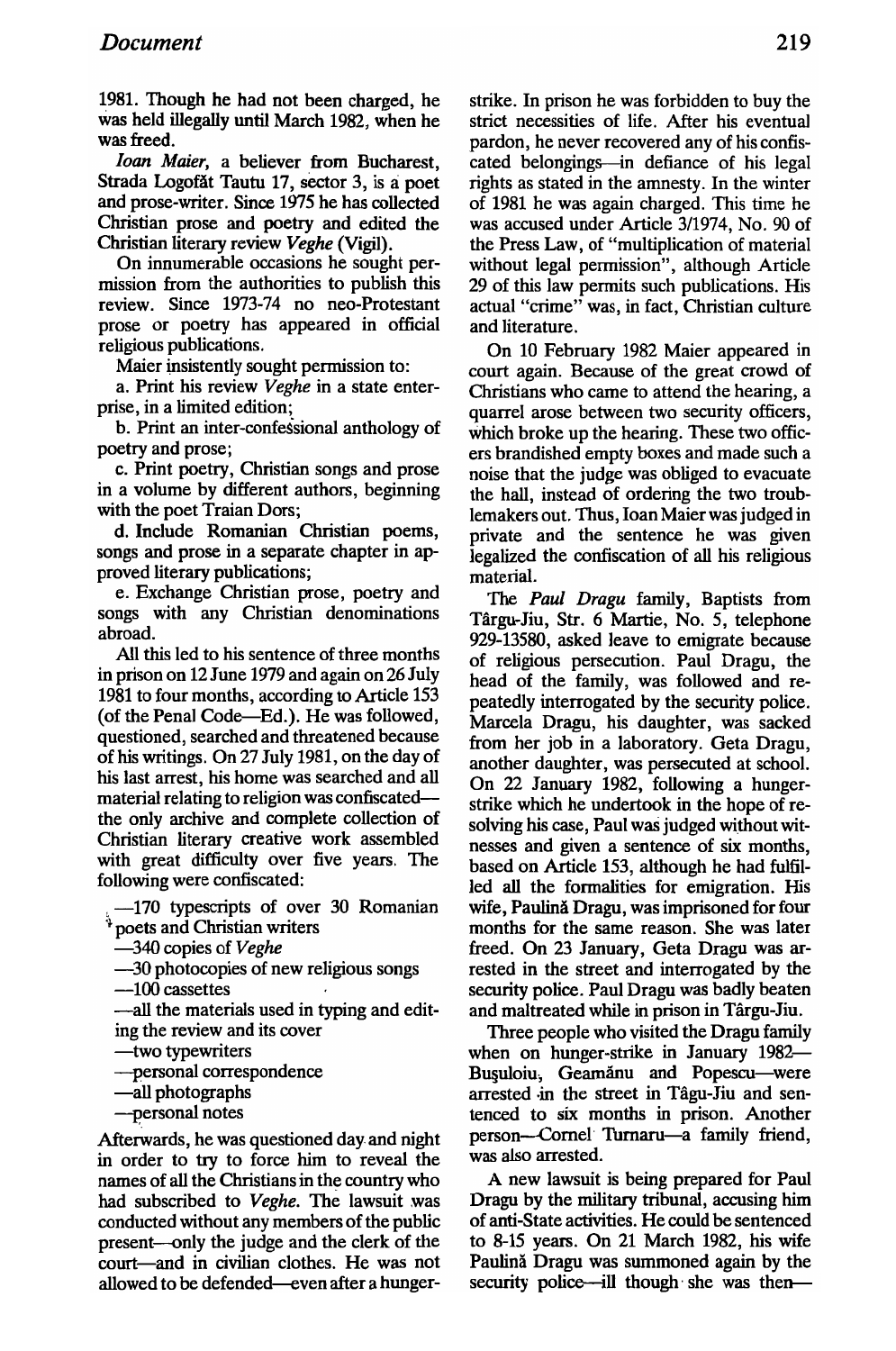apparently to finish her sentence in prison. All telephone calls to and from the Dragu girls are interrupted.

2. The Christian Churches in Romania continue to suffer religious persecution in one form or another; lawsuits under different pretexts; imprisonment; surveillance; etc.

The Baptist Church of Cloşani, county of Mehedinti, was opened on 5 September 1976. Until 1981, when it was closed, its members suffered continual persecution by the authorities. They even went so far as to interrupt services, claiming they had a right to do so as officers for cults. The authorities also exercised pressure on school-children by interrupting classes.

On 8 March 1981, the mayor of the district-Gheorghe Balai, the security major, Nicolai Morenciu and Dumitru Sprâncenatu went to the church and locked the doors, thus preventing the parishioners from entering. On 15 March 1981, the same men came to the church and swore at the parishioners and threatened them. When one of the friends of the congregation succeeded in entering the churchyard, one of the security majors attacked him with his rubber truncheon, shouting that anyone else who did not understand that they must not meet in church any more would meet the same fate. On 22 March 1981, Major Sprancenatu stood in front of the church, pushing everyone aside and telling them not to enter. One parishioner fell, and he took the Bible from another and threw it in the Motru river. The deacon, Ion Corlan, was beaten up four times and told to shut the church. Then he was fined 1,000 lei. In April 1981, the mayor of Closani went up to Haralambie Ploscariu, Baptist preacher in Mărășești, county of Mehedinți, threatening him: "We teach people to work, to fulfil their duties and to eat. We don't teach them to pray, to sing and to weep before God." Also, he said that he would fine him if he entered the church in Qo§ani again.

In the village of Girdoaia, district of Florești, county of Mehedinți, there is an active group of Baptists who are often persecuted because they asked to be associated with the church in Drobeta, Turnu-Severin. A parishioner was followed along the road and an attempt was made to cause an "accident" with a car. She was obliged to leap three times over the ditch on the edge of the road. When she walked along the same road with her mother, they were both accosted by so-called "hooligans" who wounded one of the women in her arm with a knife.

In March 1981 the inspector of cults in the county of Mehedinti gave a talk in the Baptist Church in Drobeta, Turnu-Severin, against those who wish to emigrate and against those who do not submit to "the policy of the closure of churches".

In the Baptist Church in Fălticeni, county of Suceava, the Romanian authorities damaged the front of the church, demolished the baptistry and built walls in the interior, thus sealing any entry to the building.

The Pentecostal Church in Rădăuti, county of Suceava, is in a critical state: its roof is asphalted cardboard. The members bought slate for the roof but the authorities simply stole it and put it in a state shop for sale.

The believers in Baptist Church No. 5 in Timi§oara, Str. Comunadia Paris No. 2, have been refused pennission to function, and recently a lawsuit has been started. The president of the church, loan Trif, gave his members the chance to placate the authorities by accepting Ieremia Găvărină as pastor, a man well-known as a tool of the authorities.

The Baptist Church of Găujani, county of Caraş-Severin, newly erected with approval by the authorities, is now threatened With demolition.

The Baptist Church of Răchitova, county of Cara§-Severin was demolished by bulldozer and the parishioners were fined.

The faithful of the Baptist Church of Bucoşnita, county of Caraş-Severin, bought a house in Bucosnita in the name of Ioan Lazăr to serve as a meeting-house, because the congregation, who are mostly elderly, some of them invalids, could not go on foot to the Baptist Church in Petro§nita four kilometres away. Because they met in the church in Bucosnita the following Christians were fined by the militia:

loan Lazar-2,000 *lei*  Ilie Ufa-1,000 *lei* 

Alera Smaia-1,000 *lei* 

? Smaia-1,boo *lei\** 

The Baptist Church in the town of Dr Petru Groza. A lawsuit was held in October 1981 according to Article 1440, and it was resolved that the church in Republic St. No. 83 should be demolished.

The Baptist Church in Tigăneşti, county of Teleorman, severely damaged by the earthquake of 1977, was pulled down by the members in the absence of the secunty police, because they hoped to build a new one. The authorities, however, did not allow this. So

\* A *thousand·lei* are worth a little over £50- Ed.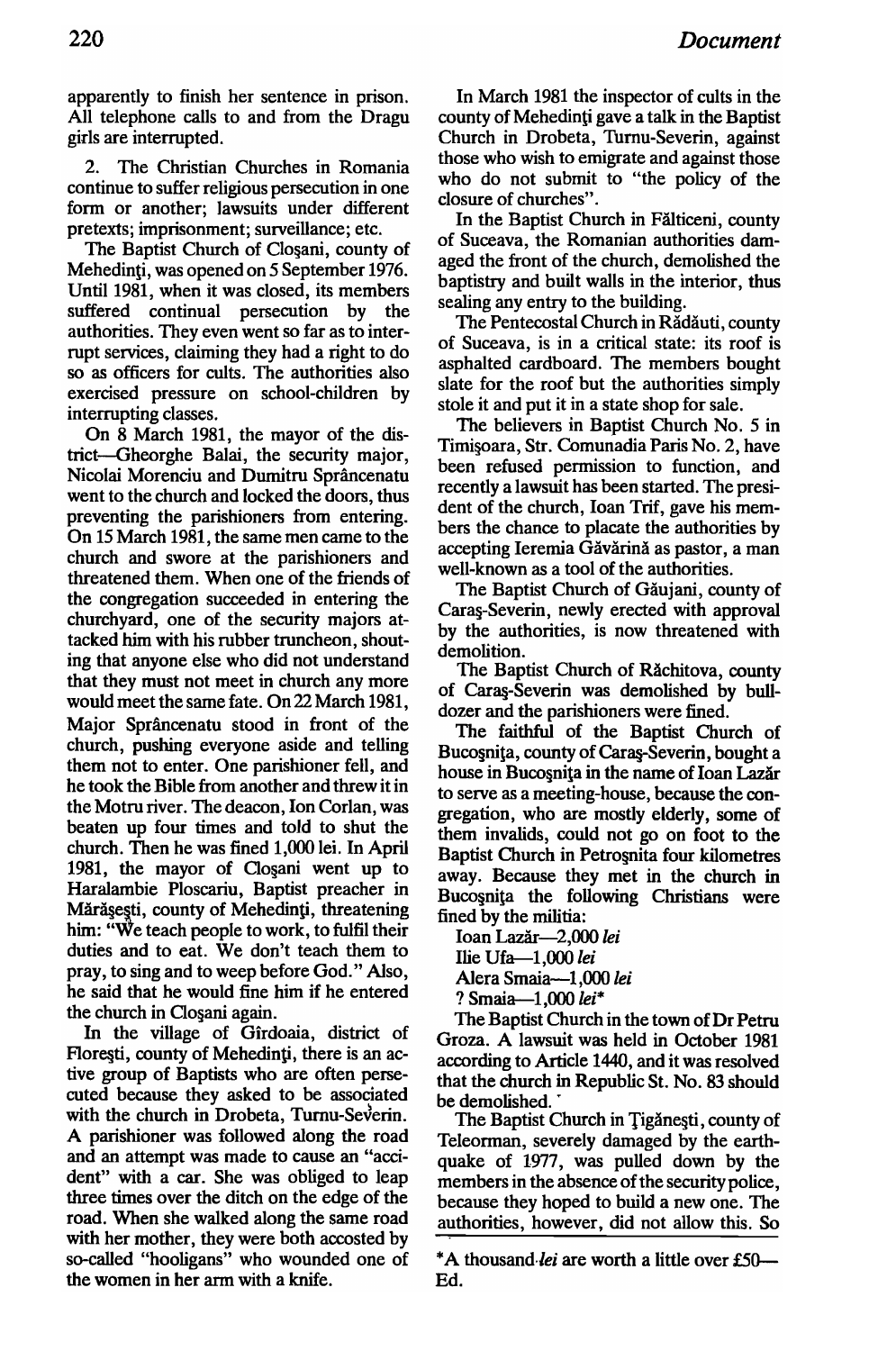the brethren built a tent from tarred cardboard which, with difficulty, permits the holding of a service.

In front of the town council building in Milisăuți, county of Suceava, a caricature mocking the faithful in the village of Iaslovat, in the district of Emil Bodnăras was pinned up. The caricature represents people in the nude bathing in the river in the village with captions denigrating the act of baptism. Thirteen Pentecostal Christians were fined 2,000 *lei* each for having taken part in a baptism, while the pastor who officiated was fined 3,000 lei, a total of 29,000 lei.

In the district of Satu-Mare, in the village of Tipeni, county of Suceava, a group of fourteen Baptists were fined 1,000 *lei* each in 1981 because they had held a religious service. Most of them were elderly-between seventy and eighty years old. Among those who were fined were: Dumitru Prelipceanu, Constantin Costea, Margareta Costea.

In the district of Emil Bodnaras, in the village of Bădauți, county of Suceava, on several consecutive Sundays during religious services several people, among whom were Professor Topală and an engineer from the collective farm in the locality, entered the church against the will of the people, read extracts from the writings of Marx and held political discussions. One of the faithful, Ioan Lucescu, took a stand in the face of this intrusion, and invoked the Constitution. Because of this, his children-Ioan and Maria Lucescu-were put back one class at school though they were good scholars. Professor Varvara told their mother that if the two. children had not been religious they would not have been punished in that way. The president of the district, Podiuc, stirred up quarrels and fined the faithful of the community and of the neighbouring villages.

Other churches in Romania are also threatened with closure.

3. Active Christians, considered by the authorities to be a danger, are subjected to. various kinds of repression.

*loan Clipa,* of 20 Alexandru Cel Bun St., Suceava-telephone 987-11168, was interrogated in the autumn of 1980 because he had distributed Bibles. He was tortured by the security police until his psyche was destroyed and afterwards underwent nervous crises. At the beginning of 1981, the security police came again to his house and arrested him. loan Clipa had suffered a trauma (he had not forgotten the torture he had suffered in the autumn of 1980; he had heard of the interrogations and tortures suffered by his friends in Botoşani and knew what he too could experience); he had a breakdown, went into hiding and committed suicide.

We consider the Romanian police to be directly responsible for the death of loan Clipa. They had already killed him in the autumn of 1980 by destroying his mind. His wife, Eugenia Clipa, an invalid pensioner, is left with seven young children.

*Gavril Biimut,* a Baptist from Lacului St., No. 10, Arad, a convinced atheist until 1973, became a good Christian and spread the word of Christ after a personal experience with God.

The numerous converts due to Gavril Bărnut's evangelizing irritated the security police who followed him so that he was obliged to. leave Resita where he was living and move to Arad. For years he was interrogated and threatened. In May 1981, five members of the Romanian Communist Party came from Arad to the industrial machinery plant in Bra§ov. They held a meeting with the heads of the firm to which he was also called. The men from the Central Committee said to him: "Pack your belongings and go to the USA where you will be able to carry out your propaganda". Then they threatened him: "We will teach you; we'll show you".

His request to emigrate, however, was ignored. On 11 August 1981 a security policeman entered his house and said: "You have put in a request to go abroad? Good! We'll supply you with your wish. Get ready to come to the council with me." He was put in a car and driven through Arad. At a certain point, the car stopped and he was pushed by the policeman into a quiet alley and told: "Do you give up or not?" "Give up what?" said Gavril. "The propaganda you are waging." Gavril said, "I do not give up." Then he was beaten up and left fainting in a pool of blood. His assailant was one of the five who had visited the firm. When Gavril Bărnut used to preach in various churches, he was interrogated afterwards in many cases and the respective pastor was also called to the local police.

The chain of persecution and brutality, however, does not end here. On 14 February 1982, Roland Vasilievici, a security officer, well-known for his antagonism to any sign of faith in God, wrote an article in his capacity as a "publicist and jurist" as he called himself in the *Red Flag* at Timi§Qara, attacking Gavril Bărnut. The so-called "publicist" launched a tirade, not only against the believing Baptist,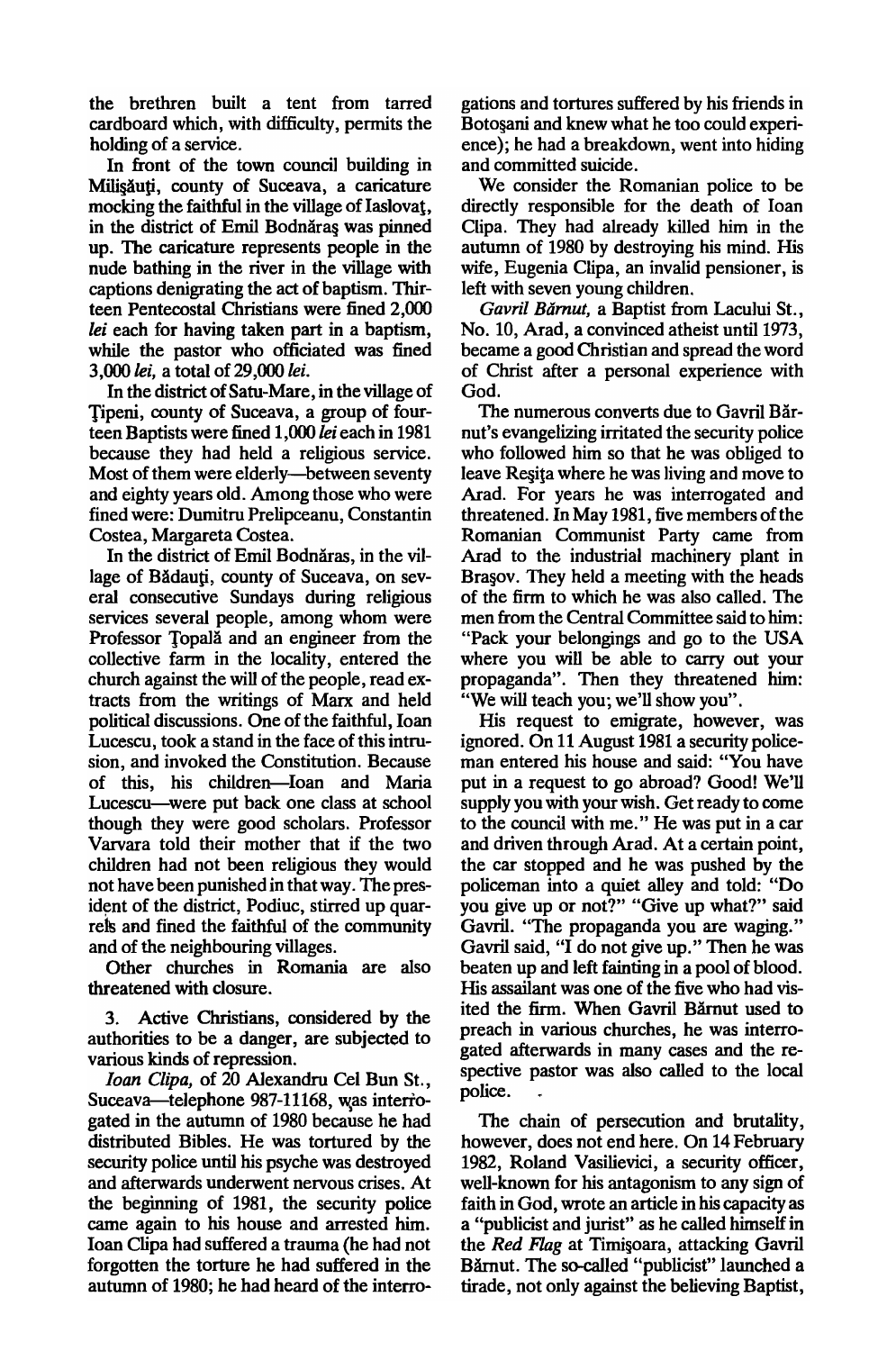but also against the Christian conception of life and death. Normally a "publicist and jurist" would be better infonned and sure of his facts: though Vasilievici learned that Gavril was from the parish of Marca, he hastened to name his birthplace as Marga, in the county of Sălaj, at the other end of the country. Vasilievici hastened to satirize the sennons of Bărnut, but the words he quoted were quite different from those spoken from the pulpit. He stated that Gavril had said he had been in hell and seen there "cauldrons of tar" and "beautiful angels". Those who had listened to his sermons had heard nothing of the sort. In his article Vasilievici "proved" a direct connection between a certain Lennox-a horse thief-and Gavril Bărnut, a former Communist and fervent atheist, now both converted to Christianity in similar circumstances. This resulted, in the iron-logic of the "publicist" from Timi§oara, in a direct connection between horse thieves and communists!

Today, however, everyone in Romania is able to read the papers. When something is stated positively, it must be understood negatively and inversely.

Gavril Bărnut was interrogated on 16 February 1982, together with Milentie Pop from Arad. The interrogations continue: and the pastors are threatened with imprisonment if they refuse to give up preaching.

*loan Lupulescu* of Pacii St., Firdea, county of Timi§, pastor of the local Baptist church, was warned not to allow Gavril Bărnut to enter his church. That was in August 1981. Lupulescu was fined 1,000 lei because he had officiated at a Communion service in the district of Zold. Now he is being threatened by a party activist who has come to Firdea from Lugoj, 'that the latter will soon "attend to him".

*. Nelu Tfnarul,* of Firdea, county of Timi§, was one of Gavril Bărnut's converts to Christianity in the church of Firdea. Because of this, he was arrested in July 1981, held all night and beaten and terrorized until the morning, until he was unconscious and had to be taken to hospital.

*loan laneu,* a Baptist believer from Iancu Vacărescu St., No. 20, Timișoara, telephone 961-14342 is well-known to his compatriots as a keen evangelist who moves around with his five children, who fonn a small orchestra. On 11 June 1980, his house was searched for seven hours by eight security police , without a warrant, on the pretext that he was hiding arms. They turned everything upside down

and confiscated anything connected with Christianity: cassettes containing religious material, a loud-speaker, a typewriter, a screen for projecting films, a camera, etc. They also confiscated religious brochures, all his Bibles, a cheque-book and all his lifesavings. During the search, a colonel, one of the eight, said to Iancu: "Now we'll see how you can go on carrying out propaganda; you will have to do it all from memory".

Afterwards proceedings were instituted against him. At first he was accused of making religious propaganda, then of buying objects from foreigners. At length after long drawnout sessions, he was sentenced in February 1981 to a year of hard labour and the confiscation of 46,000 *lei* in conformity with Article 295 of the Penal Code for speculation. Not a single witness was brought to "prove" the accused's speculation or that he had bought objects from foreigners. In a second, civil, lawsuit, he was accused of illegal gains. In this way the authorities tried to account for the confiscation of his belongings and his money in 1980. lancu was forbidden to call any witnesses at the trial. At the last session the judge recognized that "mistakes" had been made in calculating his income at more than 500,000 *lei,* taking into account the needs of his family. But even if the expenses were reduced by half, there stilI remained illicit gains almost equal to what had been confiscated.

On 5 February 1981 the security officer, Roland Vasilievici serialized an article in the local paper, Red Flag in Timişoara, entitled "The End of the Saint", full of calumnies. The author invented an entirely slanderous report whose aim was to prove that loan Iancu was a speculator in radio-cassettes, etc. But loan lancu had only one radio-cassette. Nor was he a shoemaker; nor did he have many "things" to sell as Roland affirmed. Nor were there any discussions between the charwoman and the militia in which the servant accused lancu, for there was not a single servant there in 1978 and at that time, lancu was even elected president of the property.

When loan lancu was searched, he was not asked about money, he was simply accused of proselytism. As regards the so-called "statement" in which lancu is said to have owned up to his guilt, it was only Roland's invention.

We see then, that Roland is a master at inventing false statements about honest Christians. That is how communist journalism is practised. According to the law, it is illegal to make accusations in the press while a case is *sub judice* because the accused is consi-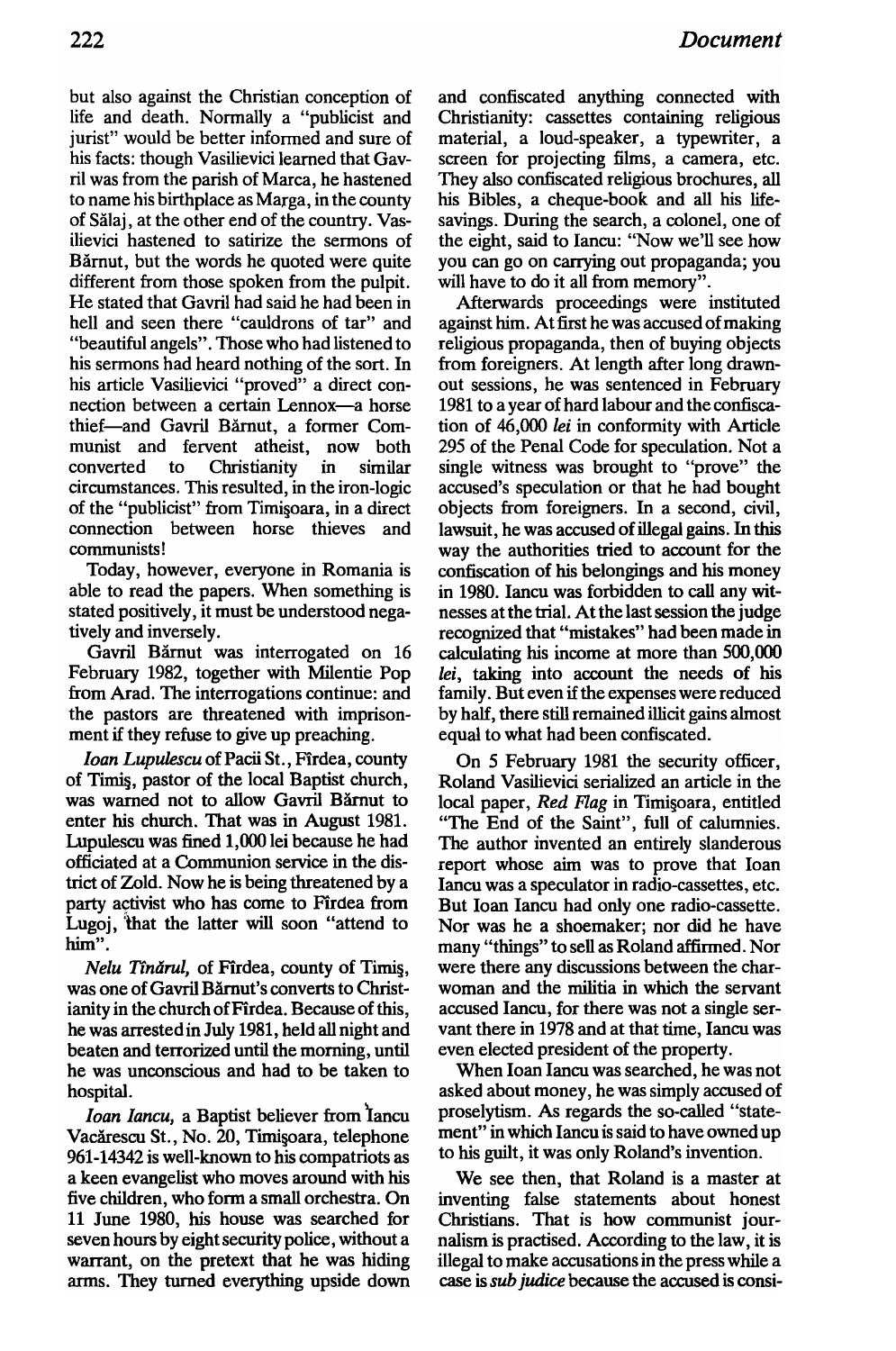dered to be guiltless until the sentence is pronounced. We ask whether there is no law to cover such a person, who makes a business of libelling honest men?

*Haralambie Plo§cariu,* a Christian and Baptist preacher from the district of Mărăsești, county of Mehedinți, was taken by police from the churchyard of the church in Clo§ani on 19 October 1980, where he had been preaching, and taken to the bridge over the Motru river. He was sworn at and threatened with another "baptism".

In May 1981, the Inspector of Cults in the county of Mehedinti listened to the sermon of Haralambie Plo§cariu about another life, which he had preached in the Baptist Church in the district of Mărășești, and accused him of talking politics from the pulpit.

*Buni Cocaru,* a Baptist pastor in the church in the district of Giule§ti in Bucharest was interrogated by the security police in connection with the intense religious activity in which he was engaged.

*Mihai Gongola,* a student in the Baptist Theological Seminary in Bucharest, was picked up in the street at the end of October 1981 and taken to security headquarters in Calea Victoria, Bucharest. He was interrogated for two consecutive days and asked to make a declaration that he would report periodically to the Minister of Home Affairs. On 5 November 1981, he was again interrogated and told that the security police wished to discuss matters with him at least once a month.

The few pastors who do not agree to collaborate with the police and the Department of Cults are slandered, interrogated, and subjected to persecution with the aim of softening and compromising them.

*Traian Morar,* a Baptist from No. 2 Unuirii St., Curtici, county of Arad, member of the Romanian Committee of CSI (Christian Solidarity International-Ed.), was interrogated by the security police in Arad (Lieut.-Col. Maniscu, Major Roman, Lieut. Gorun) on 12, 13 and 14 January 1982. They confiscated his documents containing cases of religious persecution and his personal notebook. He was threatened with five years' imprisonment under the Press Law.

4. Children of Christians are subjected to persecution even at an early age. At the General School in Arad, Aurel VIaicu St., Christian children in classes 5-8 are subjected to discrimination on the part of the teachers; they are threatened with low marks if they go to church on Sundays. On Easter Sunday,

1981, the pupils were obliged to attend school where they were taught about the "evolution of life on earth". .

The Baptist Church in Lugoj organized a camp for Christian children during the holidays in Ohaba Romana, county of Timi§, in the house of a believer. The children were supervised and taught about the Bible and had a daily programme which was varied and enjoyable. The local people were pleased with the children's activities. But those children were not to have holidays---or so the teachers of atheism, together with the president of the Baptist Association in Timişoara decided. These were loan Trif and the Inspector of Cults, Teperdel. The two latter arrived at the camp in Ohaba Romană and compelled the children to go home. One child had his Bible taken from him, while some of the Christians who were running the camp had their homes searched in Lugoj.

Those children and many like them are strangers in their own country. They are subjected from infancy to religious discrimination, and deprived of the right of any child in the world to delight in their childhood. Christian children in Romania cannot have a camp where they can be protected from the violent indoctrination of Marxism.

Recently, in Dumbrăveni, county of Sibiu, thirty Adventists were arrested, and their children were taken to a children's hostel elsewhere where they were forced to eat meat. One eleven-year-old organized a hunger-strike, and they ate only bread and water. The parents were later released, but they were still pestered.

5. Persecution and sacking of Christians from their jobs continue.

*Si/via Petcu,* an Orthodox Christian, engaged at the Institute of Research for the Water Board at Splaiul Indepentei, 294, Sector VI, Bucharest, was reprimanded by the head of the sector, Florin Lazărescu, though she held a top post; the reason given was that she conducted religious propaganda in the institute.

*Daniel* . *Stoiceanu,* a Baptist from Bucharest; leader of the Basarab Baptist Church, was sacked from his job as music teacher. The official reason was that he believed in God.

6. Another form of persecution is the libelling of Christians in the press:

*Aurel Chiu,* a Baptist, son of Pastor Pavel Chiu of Arad, formerly a doctor in the district of Pilu, county of Arad, was subjected to a socalled investigation in the newspaper *Red*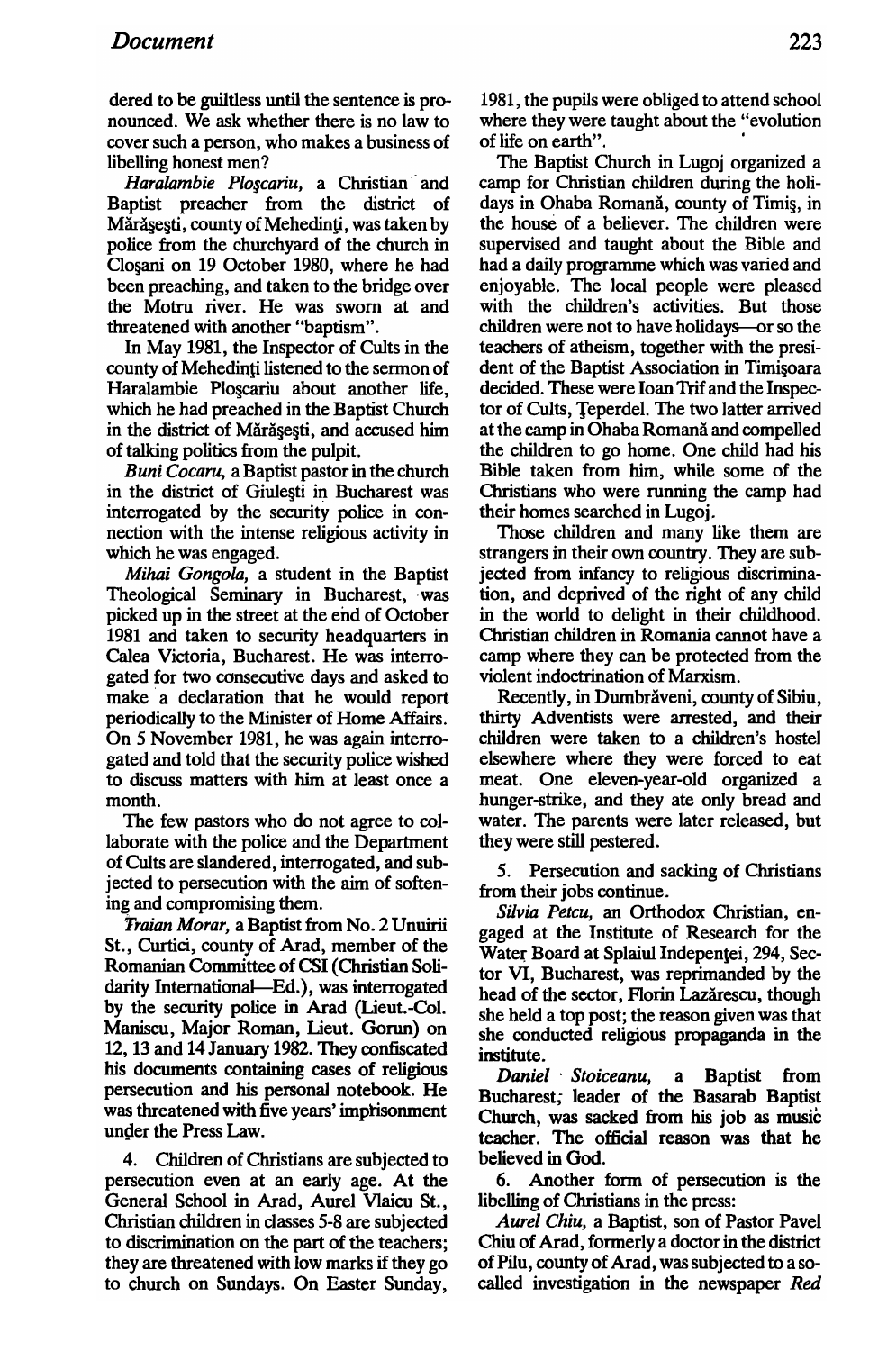*Flame* of Arad on 3 December 1981. What intrigued the investigator, Roman Sălăjan, was the fact that the Dr Chiu did not leave the hospital to attend a little girl who had fallen in the bus station. Aurel had examined her, however, diagnosed a sprain on the right elbow and sent her to the dispensary where the sanitary official gave first-aid. It was not a serious situation, a simple sprain does not require any unusual treatment. But this incident caused a prick of conscience in Roman Sălăjan. Dr Chiu was well qualified professionally: in 1977 he was in the Romanian delegation to an International Medical Congress in Madrid. The author of the article accused the Baptist doctor of arriving late sometimes at the dispensary. To this Aurel Chiu replied: "I am late only when 1 have had to attend patients at nights". Probably Mr Sălăjan was not disturbed at night and did not know what it meant to get up from sleep to attend the sick. As well as distorting the facts, Mr Sălăjan lied in his "investigation", claiming that Dr Chiu has a weak character and had himself admitted that he could not bear the sight of blood-which is not only incorrect, but a down-right lie, Mr Investigator! At the end of the article, the fact that Dr Chiu handed in his resignation under these conditions is presented negatively. He did it in the knowledge that he was being watched and was aware of the intentions of his persecutors. We ask you, Mr Sălăjan: are the Romanian security not "weak in character" when they see blood oozing from the people they are torturing?

Five Baptist pastors of Bucharest, *Vasile Talo§, loan Geabiiu, Buni Cocaru, Siiracu and Brinzei,* were slandered in the newspaper *Flacara* (The Flame) of 29 October 1981, and accused of financial frauds. Mr Adrian Păunescu, why have you not published the replies which gave you the true facts of the case, as well as that of the Sfinta Treime Baptist Church on the Mihai~Bravu Boulevard? That church is in the best position to tell you the facts if indeed, its pastor, Vasile Talos, had appropriated the money. We do not propose to present proofs of this case of persecution, because the facts are well-known. The aim of . the authorities was to vilify those paStors of Bucharest who did not accept the title of Correspondent of the Ministry of Cults.

7. Owing to persecution, many Christians have applied to emigrate, without, however, obtaining a passport.

*Gheorghe BrQ§oveanu,* an Orthodox Christian of Bucharest, Grigore AIexandru St., 27, an economist, now a pensioner, is a long-

standing dissident, a fighter for human rights. For that reason he has suffered much: he has been in psychiatric hospitals several times where he was given tranquillizers which harmed his brain. In 1979 he was imprisoned because he founded a free Trade Union in Romania. While in prison, his pension of *2,200 lei* was withheld for 21 months. Not one of his works on economics was recognized though Nicolai Ceausescu himself had applied and supported some of his ideas. After he was freed, he applied to emigrate to the USA. The militia told him that his application would not be approved. The authorities are irritated by the interpretation which Brasoveanu gives to the Apocalypse, which discredits communism. He was prevented five times from entering the American Embassy.

The family of *Gheorghe Mladin,* a Pentecostal believer from Arad, father of eleven children, went on hunger-strike in April 1981, asking that he be allowed to emigrate with two of his children. One of the two children--Daniel Mladin--had to be interned in hospital as a result of the hunger-strike.

*Daniel Tibici,* a young Baptist from Orşova, was sentenced to two years in 1981 because he had tried to cross the frontier. He was beaten up by the security police.

*Gigi Rogoveanu,* a Baptist from Turnu-Severin, with five children, Was sentenced to six months in prison for his attempt to cross the frontier in 1981.

The family of *Gheorghe Michescu* of Turnu-Severin, Mihail Sadoveanu St., No. 35, Baptists, asked permission to emigrate to the USA because of the religious persecution to which their father was subjected. He was demoted from his post as head of a firm of forestry workers because he was a believer. He was obliged to look for work in another county because no firm in his own county would accept him (the security police had informed all firms in the county that Michescu was a believing Baptist). So he found a job in the pig complex in BeregSaul-Mare, county of Timi§, where"he was again demoted for the same reason. He is obliged to shuttle hundreds of kilometres, which takes up much of his salary. He has to support a family of three children. His wife, Ecaterina, was also threatened with arrest by the head of the Passport Office of Mehedinti county--- Mr Bulzan. In September 1981 they were forbidden by the militia to travel to Bucharest. Though they managed to get to Bucharest,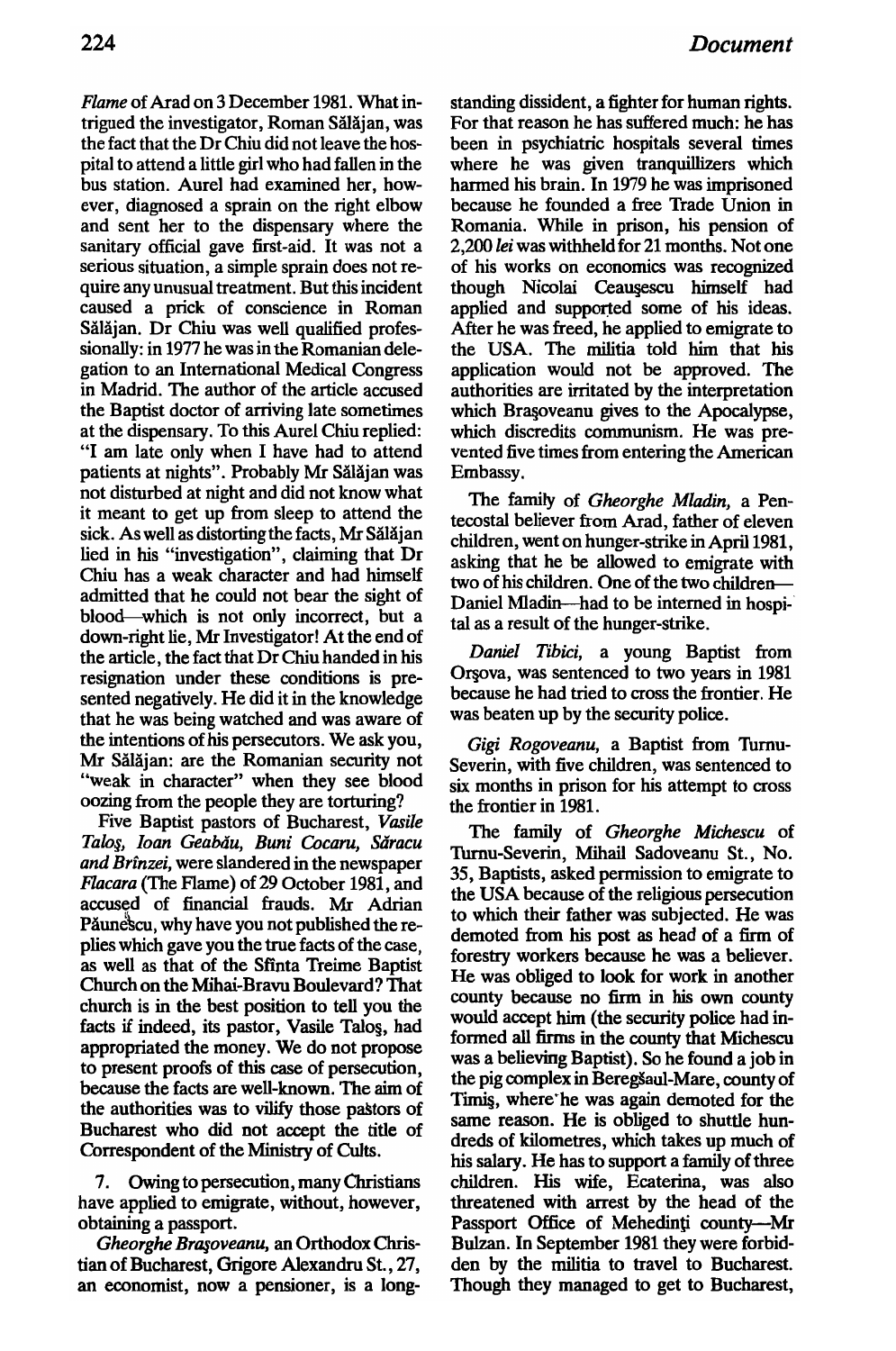they were forbidden by the militia to enter the American Embassy.

The brothers *Ploscariu* applied for permission to emigrate to the USA. They are Zaharia, from Motru, county of Gorj, with his family, and Haralambie Ploscariu, junior, now in Turnu-Severin, owner of the house in Motru where the Baptist services were held and which was closed on 1 April 1981 following the persecutions to which it had been subject in other years. In 1980, the wife of one of the brothers, Zahazia-Maria, was demoted, slandered and threatened at a public meeting that she would be sent to a psychiatric hospital. The authorities refused to grant them passports. .

*Dumitru Muresan, a devoted Baptist from* the village of Arcalia, county of Bistrita-Năsăud, has five children. His wife is ill and he is an invalid pensioner. From time to time his pension is withheld. He receives no benefit for his children. They have absolutely no income. All this is because he is religious. He was interned in a psychiatric hospital where he received "neuroleptic" injections to destroy his mind. Three years ago he asked permission to emigrate. For that "crime" his children are not allowed to attend school. The Romanian authorities also confiscated his identity card. For that reason he cannot "enjoy" the few small "rights" which are due to him. In 1981 he witnessed a campaign to follow up and destroy those who were distributing Bibles and Christian literature in the country.

In the summer of 1981, the Pentecostal pastor *Caraman* of 13 September St., Bucharest was searched at home and two sacks of religious books were confiscated. One of the security officers said to him: "We would shoot ail of you, but the law still protects you".

In January 1981, five believers accused of distributing Bibles in Romania and the USSR were imprisoned for periods of two to three years after a trial in Boto§ani. These were *Gheorghe Hofman, Mathias Fahner, Paul Gross, Manfred Herbert* and *Mihai Closs*.\* Before that they were tortured by the secunty police. Paul Gross and Mihai Closs were.injected with drugs to break their will and reveal all that they knew. In connection with this, the following were also interrogated and searched in their homes: Mihai Romaniuc, Ioan Latan, Filip Tăbăcaru, Pricob Tărniceru, Bocan. Other Christians were beaten. Recently, Pricob Tărniceru, a Baptist believer from Jassy, was fined 1,000 lei for distributing Bibles.

On 2 December 1981, *Simeon Lupei,* a Pentecostal believer, a pensioner of 11 Abrud St., Arad, was interrogated, and his house was searched by three security agents: Mihai David, Dorel Gorun and Viorel Roman. The indictment specified: "religious material from abroad, received from foreigners". The three agents confiscated all the religious literature in the house. Though an old man, Lupei was questioned day and night, threatened and mentally tortured until exhausted. Together with him, a Pentecostal Christian, David Merca of 10 Badea Cîrtan St., and two Swiss citizens were interrogated for the same reason. David Merca was beaten and interrogated for two days and a night: tied to a chair and tortured until he collapsed in a pool of blood. He is summoned regularly to the security police. Also in Arad, the believer EmiI Blaj was interrogated on the subject of Christian literature.

On 10 November 1981 in Ploesti, several Christians were arrested and interrogated about the distribution of Bibles and religious literature. Among these were Mircea Cioată, Silviu Cioată, Toader Nelu, an engineer, and Petru Furner: all of whom were sentenced to more than five years in prison (probably so as to avoid the amnesty for sentences up to five years as happened with the five Christians sentenced in the trial in Botosani).

*Klaus Wagner,* of Sighi§oara, 12 Eminescu St., was arrested on 1 October 1981 and his house searched without a warrant. Many things were confiscated, among them a cassette-recorder. Recently, he was sentenced to six years' imprisonment for having distributed Bibles and Christian literature.

*Fibia and Maria Delapeta* of Carpini§, county of Hunedoara, were sentenced together with K1aus Wagner to five years' imprisonment for the same reason. In connection with the latter, Constantin Firu, a ship's captain, was arrested and sentenced to seven years because a cargo of two thousand Bibles was found on his barge in the Danube port of<br>Orsova.

*Nicolai Eva,* a Baptist from Timi§oara, was interrogated and fined 5,000 *lei* for having distributed Bibles.

Thus, sad times continue in Romania. We feel close to all oppressed Christians and we appeal once again to international public opinion to intervene on their behalf. We beg. the Romanian government to respect their

<sup>&#</sup>x27;They were all released under the amnesty of August 1981-Ed.